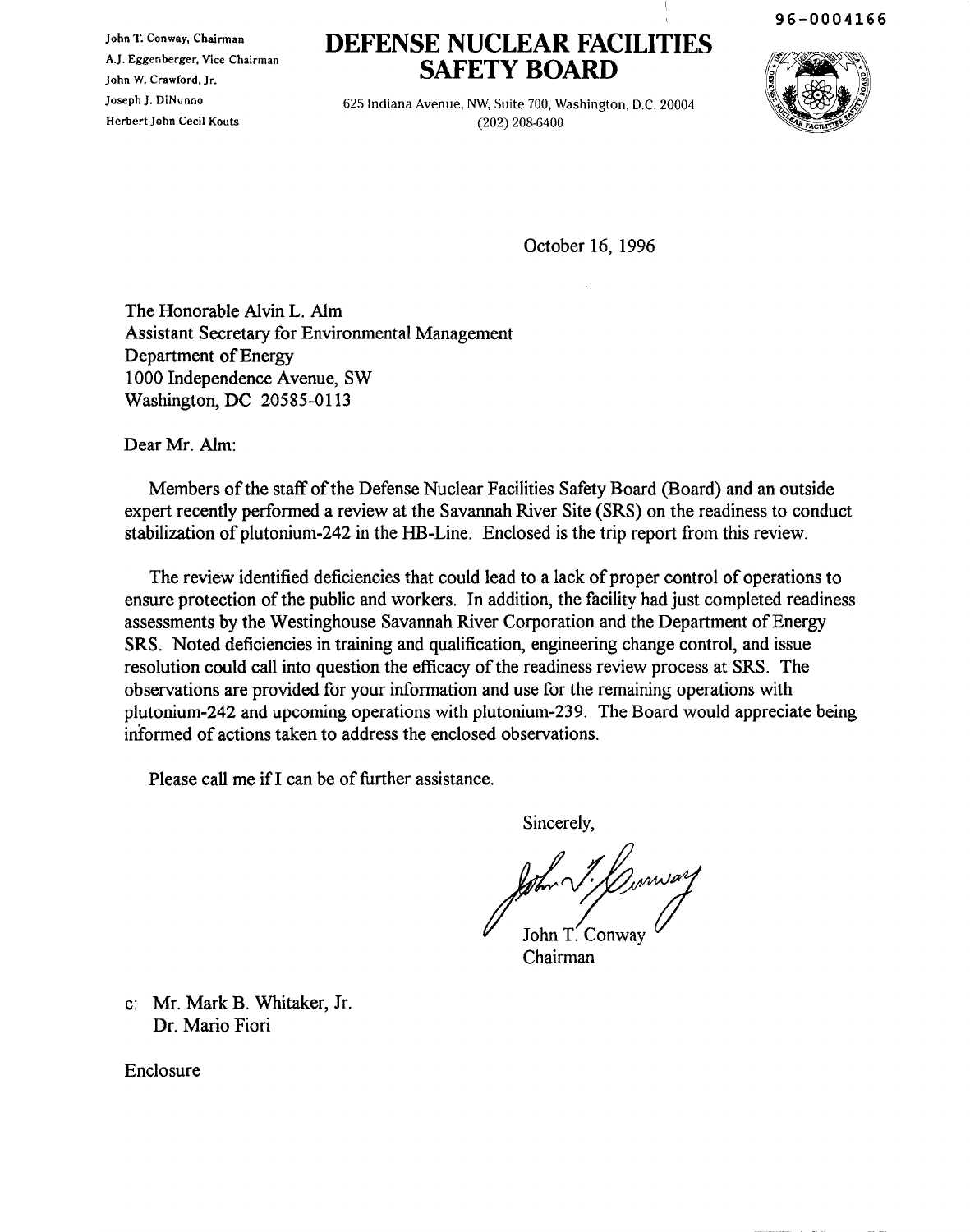## DEFENSE NUCLEAR FACILITIES SAFETY BOARD

September 5, 1996

MEMORANDUM FOR: G.W. Cunningham, Technical Director

COPIES: Board Members

FROM: Matthew B. Moury

SUBJECT: Review of Operational Readiness for Plutonium-242 Operations at HB-Line, Savannah River Site, August 20-22, 1996

- 1. Purpose: This report documents a review by Defense Nuclear Facilities Safety Board (Board) staff members M. Moury, S. Krahn, and outside expert R. West from August 20-22, 1996, of the Conduct of Operations, Maintenance, Training, and Safety Documentation Implementation to support the plutonium-242 process at the Savannah River Site's HB-Line.
- 2. Summary: The following comments summarize the findings from the review:
	- a. Conduct of Operations. Two evolutions were observed and the operators and supervisors were interviewed. Significant weaknesses were noted in supervision of evolutions, valve control, control of changes to operating procedure, and response to alarms.
	- b. Training and Qualification. Shift managers and first-line supervisors were not trained to an increased depth contrary to the requirements of the applicable Department of Energy (DOE) Order. Additionally, there was no different qualification card for personnel in these supervisory positions, to ensure their additional responsibilities were covered adequately.
	- c. Safety Documentation. No deficiencies were noted with the incorporation of process limits and controls into the operating procedures.
	- d. Issue Resolution. Several errors were noted in the completed actions for findings developed during the Facility Evaluation Board (FEB) review and the Readiness Assessment by the Westinghouse Savannah River Corporation (WSRC). These errors appeared to be due to the summary nature of corrective actions developed by WSRC.
	- e. Level of Knowledge. Interviews of shift personnel and two engineers revealed weaknesses in understanding of the authorization basis, valve control, process chemistry and nuclear reactions, and procedures for responding to alarms and their use.
	- f. Readiness Assessments (RA). Although the Readiness Assessment by DOE and WSRC complied with the requirements of the DOE Order, the actual assessments performed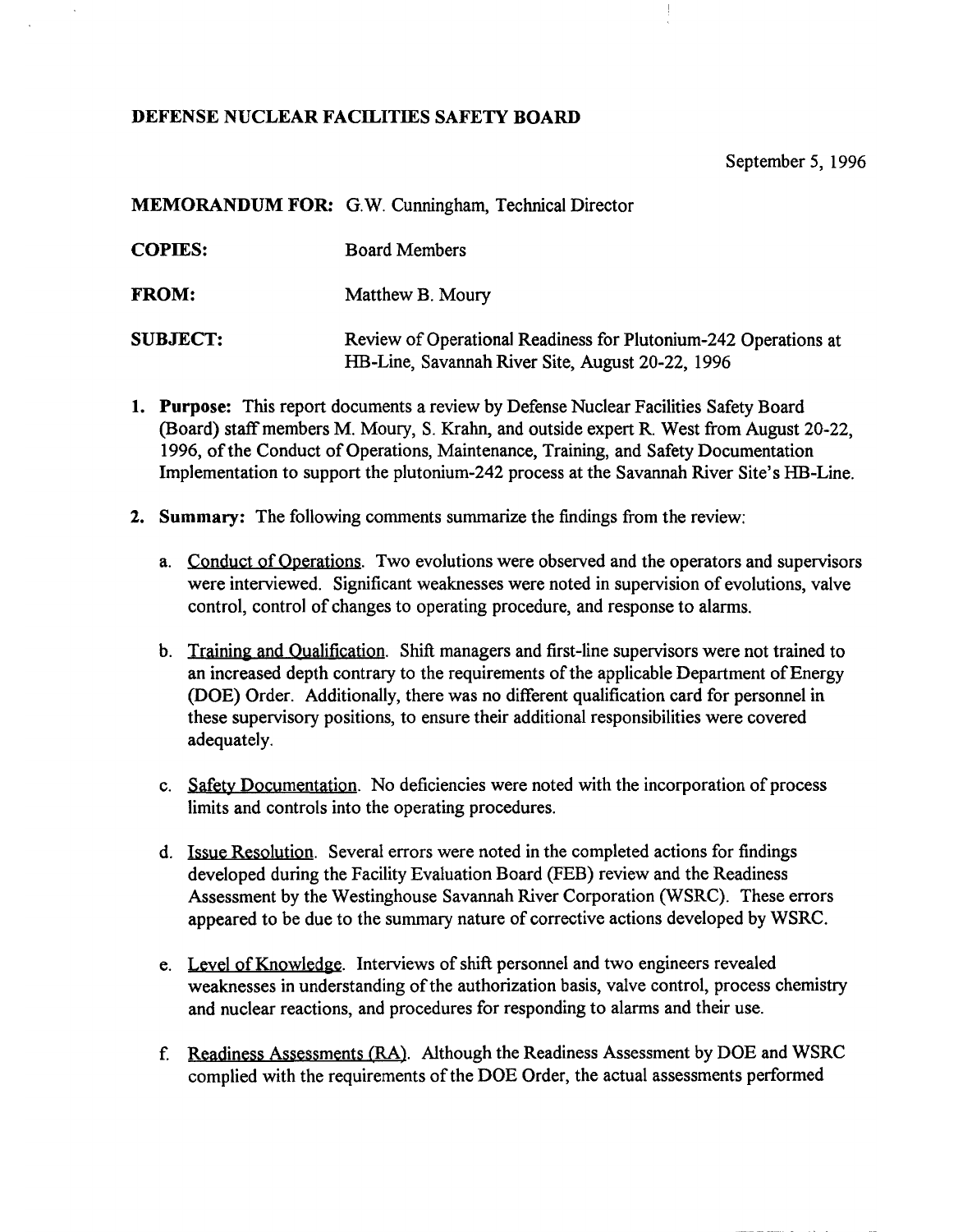appeared ineffective in determining the state of readiness of conduct of operations and procedures and lacked independence.

3. Background: Plutonium-238 processing for the Cassini orbiter was completed this year and the HB-Line is currently flushing systems and components to remove residual plutonium-238. H-Area is being prepared for stabilization of plutonium-242 solutions to an oxide through use of an oxalic acid precipitation method followed by filtration and calcination. This stabilization process will use the same equipment as was used in the recent plutonium-238 campaign, with only minor chemical process changes. Due to the lower activity and thermal load, the hazard level of the plutonium-242 campaign is lower than that of the plutonium-238 campaign. Plans for the facility following the plutonium-242 campaign include using its scrap recovery portion for dissolving plutonium-239 residues from FB-Line, for stabilization and storage.

RAs were conducted by WSRC and DOE to verify the readiness of the facility to conduct operations with plutonium-242. After the RAs, there were two significant occurrences in HB-Line with relevance to system control. On July 19, all room ventilation was lost because the discharge valve for an instrument air compressor was improperly shut. On July 30, a safety vent path for a product hold tank in the scrap recovery facility, the need for which had been established by an Operational Safety Requirement (OSR) recovery plan, was found improperly shut.

WSRC has reported that all prestart findings from DOE's RA have been closed. Based on this, DOE has authorized WSRC to commence stabilization of plutonium-242 in H-Canyon. DOE has withheld restart authorization for use of HB-Line pending closure of concerns related to the occurrence involving the instrument air compressor.

## 4. Discussion:

a. Conduct of Operations. Due to the two occurrences noted above, the staffreview focused, to a great extent, on evaluating the state of conduct of operations at the facility. Two flush evolutions were observed. In each case, there was lack of defense-in-depth in the control and supervision of the evolution. The control room operator, the only person with a copy of the procedure, directed all steps. The first-line supervisor was not actively involved in supervising the procedure. The valve operator in the line performing the work did not have a copy of the procedure, and he relied on orders from the control room operator for exercising valves. The preevolution briefwas cursory and did not provide any assurance that the sequence of operations was understood by all involved personnel. Interviews of operators and supervisors revealed that they did not understand various valve operations orders.

During one evolution, an Immediate Procedure Change (IPC) that had been entered in the procedure was noted to differ from the change description on the attached IPC form. The control room operator considered two prerequisites for this evolution to be not applicable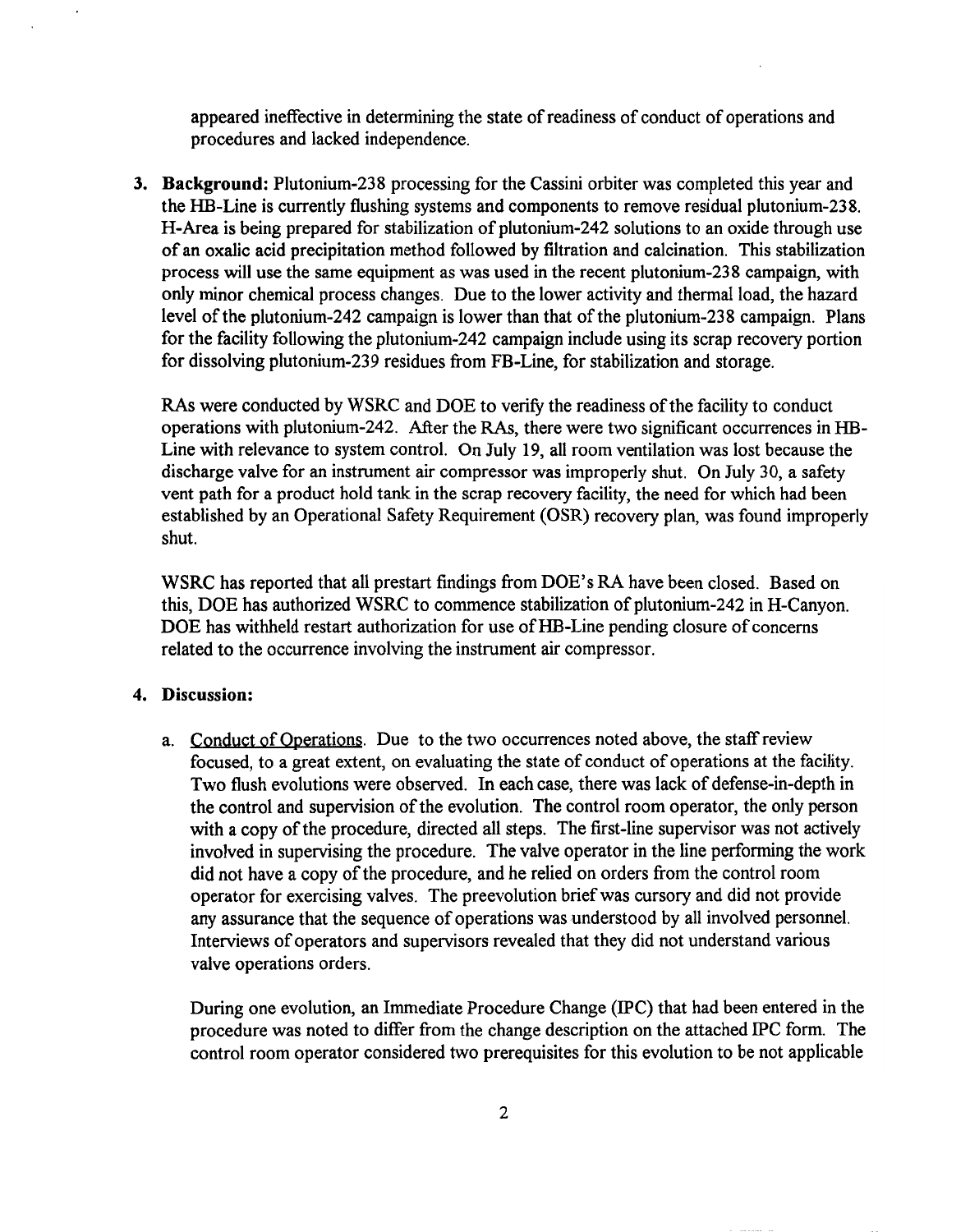and signed them off without verification; the control room operator simply mentioned his actions to the first line supervisor and performance of the procedure continued. The operator stated that this problem with the procedure had been noted previously, but no action had been taken.

During the evolution involving the precipitator feed tank, a low-level alarm occurred for a tank not associated with the evolution. Neither the first-line supervisor nor the control room operator took any action for the alarm, assuming without investigation that the alarm was spurious. No reference was made to any procedures for response to alarms. During subsequent interviews, it was found that two control room operators were unaware of whether a procedure existed for responding to this alarm, or where it might be found.

- b. Training and Qualification. Supervisory personnel were not trained to an increased extent, contrary to the requirements ofDOE Order 5480.20A, *Personnel Selection, Qualification, and Training Requirementsfor DOE Nuclear Facilities,* Chapter IV, Section 4.c. The staff determined that the shift operations managers and first-line supervisors use the same qualification cards as the operators. The only additional training required for these supervisory positions was primarily related to their management skills and it did not include additional material on technical or shift operations. The identical finding was made in the Board's September 1992 report, *Investigation of the Operational Readiness Review andAssociated Safety Issuesfor the HB-line Facility Savannah River Site Aiken, S.C.* [p. 132].
- c. Safety Documentation. An Unreviewed Safety Question Determination (USQD) performed by WSRC found that the safety documentation relevant to plutonium-238 provided sufficient process controls for ensuring safe operations for production of plutonium-242 oxide. The only change found to be necessary defined the allowable distribution of isotopes specified in the OSRs. The review found that the controls for the revised OSR and several others were properly implemented and the Linking Document Database was an accurate cross reference.
- d. Issue Resolution. The stafffound several deficiencies with the resolution offindings. In general, the closure actions addressed programmatic issues to prevent recurrence; however, they did not fully address the specific technical issues in the findings. For example, a 1995 FEB review found several technical problems with maintenance procedures. The facility had committed to a one-year program to upgrade the quality of maintenance procedures to the level defined in WSRC 2S Manual, *Conduct of Operations*. The program did not address the technical issues raised by the FEB finding and not all technical problems had been resolved.

Another FEB finding noted that an installed safety-significant air compressor in a safetysignificant system was not on the system drawing. The action taken by the facility in response to the FEB finding was to change the drawing to include the additional compressor. The original engineering documentation showed that this installation was a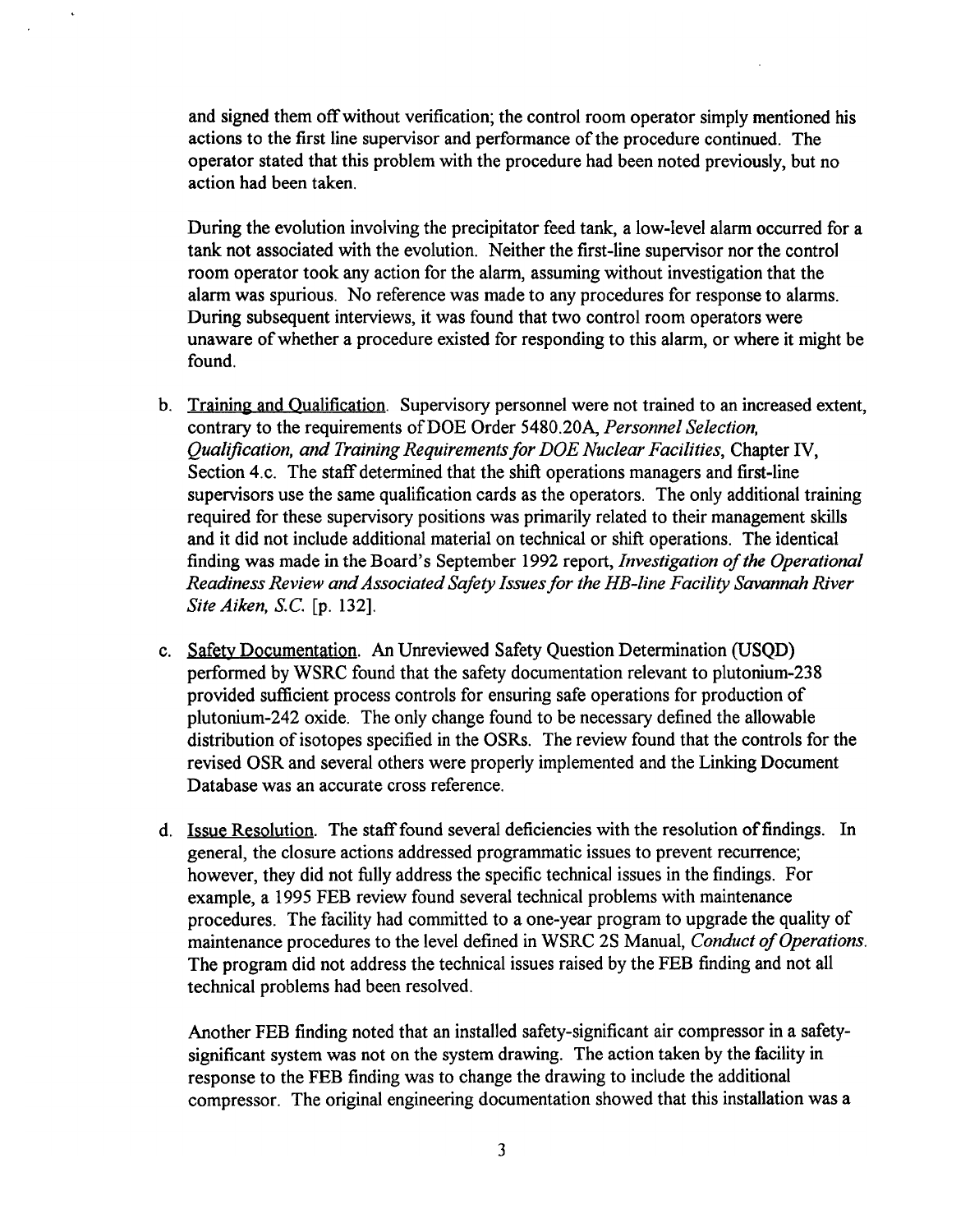temporaty modification, and therefore the drawing was changed without proper configuration control and USQD review.

The closure packages developed by the WSRC RA for seven of the prestart findings were reviewed. One finding was apparently closed incorrectly. The deficiency (96-04-0322) related to inadequate identification of those steps that ensured that OSR *limits/requirements weremet The reviewshowed that four out oftenprocedures*  ${\bf\,}$  reviewed had deficiencies concerning this attribute, and not all applicable procedures had *been revised*

- e. Level of Knowledge. The shift operations manager and first-line supervisor did not understand the authorization basis for the plutonium-242 process. These two supervisors did not understand the alpha-neutron reaction involved with the process and why the shift from plutonium-238 to plutonium-242 caused a change in radiation during calcination. The first-line supervisor and operators did not know the significance of various valve control orders. The operators did not know what alarms were covered by alarm response procedures and where the required actions could be found for specified alarms. The shift technical engineer demonstrated weaknesses in calculating batch size for plutonium-242 operations, understanding the alpha-neutron reaction during calcination, and the hydrogen concerns during operations. The process engineer, on the other hand, was very knowledgeable about all aspects of the process. Except for the process engineer, all the personnel interviewed had difficulty explaining the reasons for the process steps and the related requirements in the safety basis.
- f. Readiness Assessments. The WSRC RA appropriately focused on differences between processing of plutonium-238 and plutonium-242 and modifications in safety requirements and procedures required by these differences, and the associated training and qualification program. The RA was also intended to verify readiness in conduct of operations, radiological controls, and condition of the plant. The review was primarily administrative in nature, and the RA team leader stated that no walkdown was performed for any procedure and no evolution was observed.

The scope of the DOE RA was similar to that of the WSRC RA. The team reviewed the WSRC RA and found it to be adequate. In conduct of operations, the team observed the performance of one surveillance, intermittently observed the control room activities during one shift, and interviewed the DOE facility representatives.

Both RAs appeared to meet the requirements of DOE Order 425.1, *Startup and Restart of Nuclear Facilities,* since the Order contains few requirements for conducting RAs. However, both reviews were ineffective in determining the state of readiness in the functional area of conduct of operations including procedures. With both team leaders having line responsibilities for the plutonium-242 process, the reviews would have